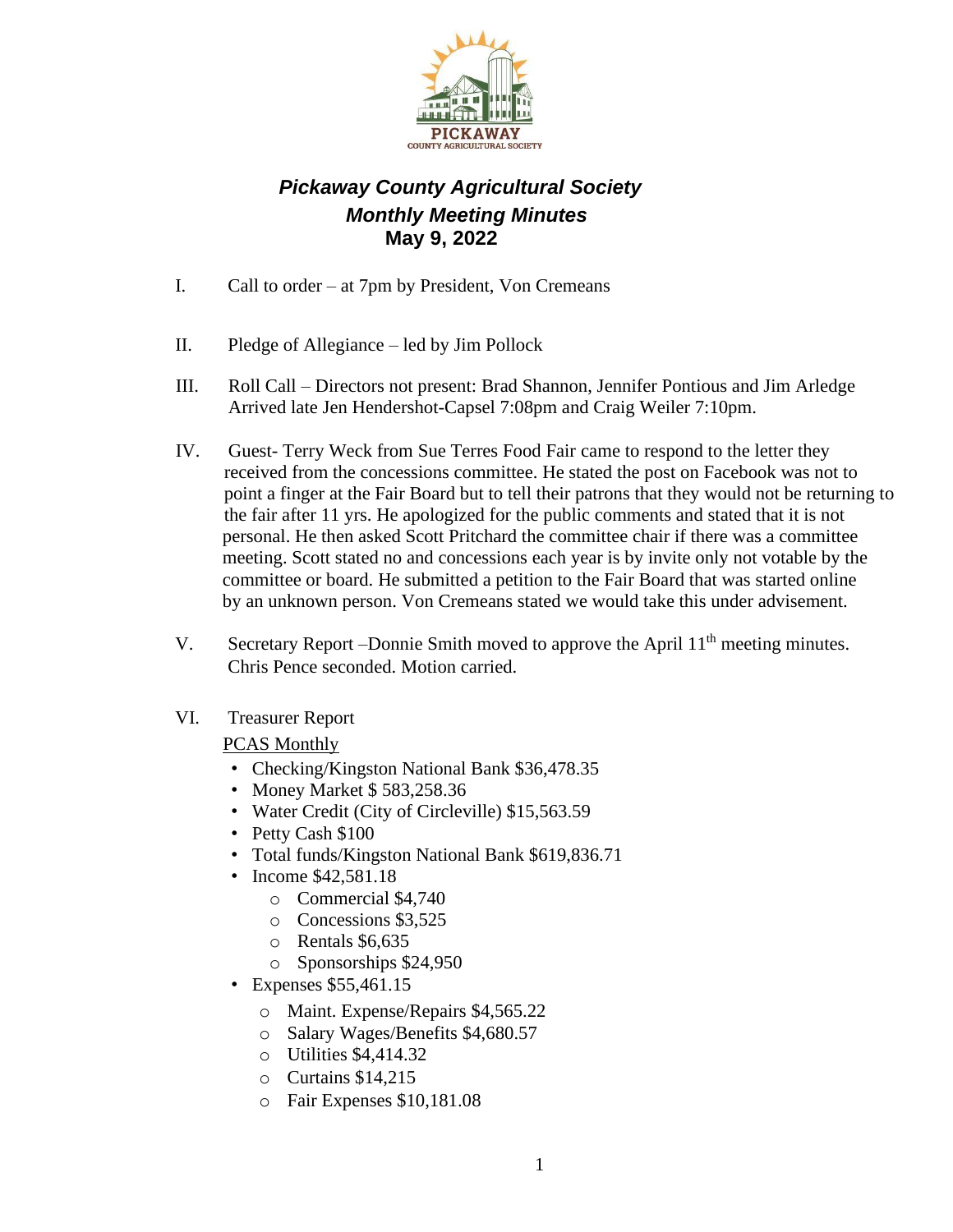## • Loss \$(12,879.97)

Jay Jude moved to approve PCAS Treasurer's Report. Donnie Smith seconded. Motion carried.

GAP Monthly

- GAP Checking/The Savings Bank \$ 51,907.85
- Money Market/The Savings Bank \$14,013.83
- Total Funds in bank/The Savings Bank \$ 65,921.68
- Income \$18,576.90
	- o Pre-Sale Tickets \$10,400
	- o Table Raffle \$1,200
	- o Pre-Sale 50/50 \$2,775
	- o VIP Table \$4,200
- Profit \$18,576.90

Darin Myers moved to approve GAP Treasurer's Report. Tracey Rittinger seconded. Motion carried.

- VII. Committee Reports
	- a) Junior Fair Board/Joy Sharp
		- Makayla Robinson from Jr Fair Board was present and gave a report that the Jr Fair Board would be here this Saturday for a workday planting flowers and mulching. She asked if there was anything else the Senior Fair Board was needing done.
		- Joy gave us an update on Quality Assurance training that was due on May  $1<sup>st</sup>$ . 479 kids needed to complete QA which is required for all market and lactating projects. 2 kids did not complete QA, 10 kids dropped market projects, 12 extras were completed, and 14 kids completed at the wrong age did an age that was too young but have been fixed.
		- The QA put on for first time younger kids there were 50 kids that qualified for this event 17 signed up and only 14 showed up.
		- Skill-a-thon is Friday June  $10^{th}$  and Monday June  $13^{th}$  with make-up judging on June 1st. Gives them three chances to make judging.
		- Horse and Dog registration was also due on May  $1<sup>st</sup>$ .
		- Dolores is working with the company on trophies and medals.
		- Jr Fair Board has been working on a lot of stuff.
	- b) Livestock/ Jeff Wippel
		- Tag in was April  $16<sup>th</sup>$ . We tagged in 27 dairy beef feeders, 131 market gilts, 160 barrows, 51 lambs, and 97 goats these are all market animals.
		- We tagged 456 animals this year, last year we tagged 459.
		- Thank you to Von, Randy, Brad, and Jay for helping at tag in.
		- All online entries are due May  $15<sup>th</sup>$ , each kid received information about registration at tag in.
		- A livestock committee member will be at skill-a-thon for questions or to help review exhibitor entries.
		- The committee voted to purchase polos for sale day and are looking for a sponsor for them.
		- New this year we are having a buyers thank you letter competition the kids must turn in all letters at skill-a-thon. The club with the most letters will receive a pizza party at their next meeting before the fair.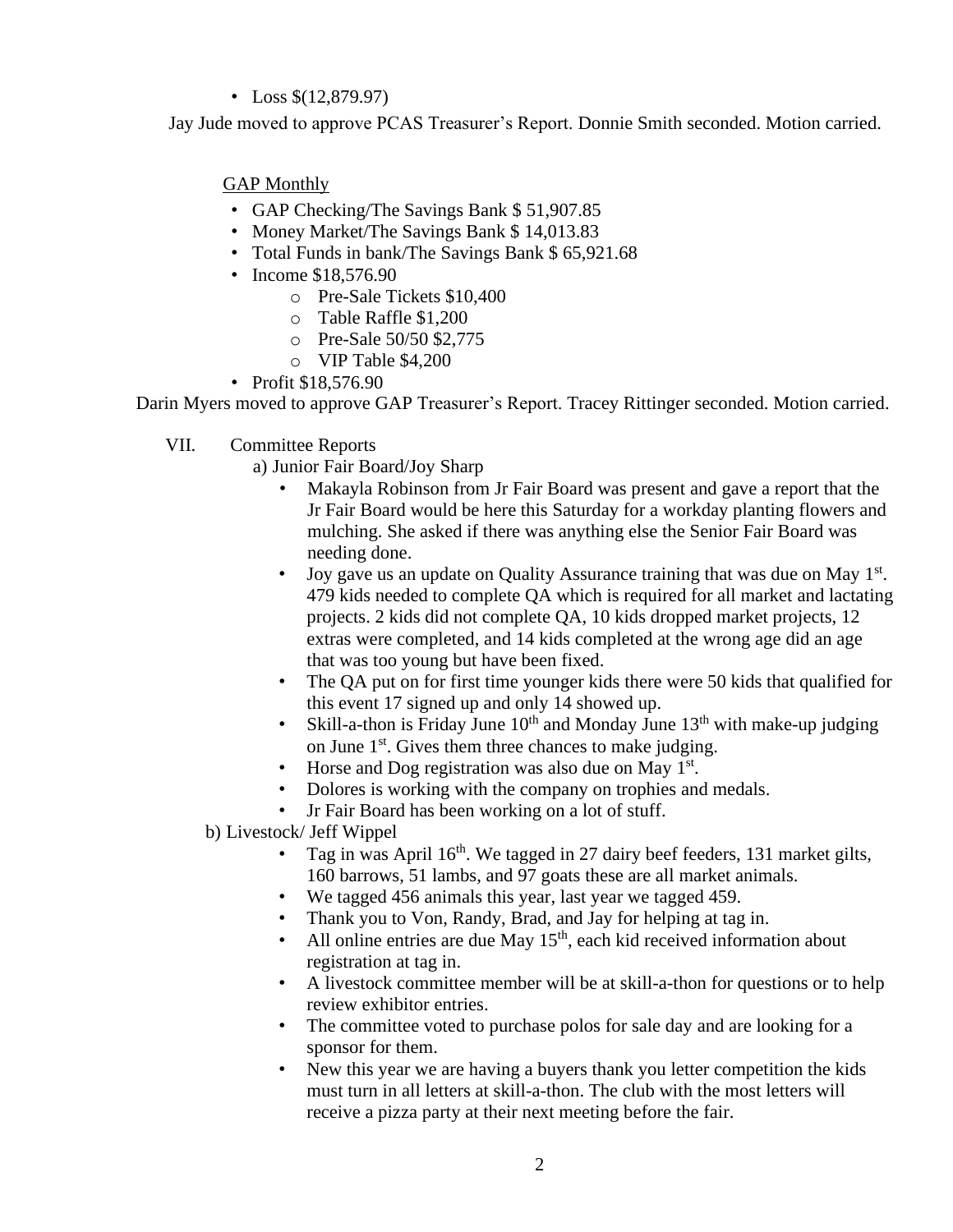- We would like to have a species committee meeting with all the species chairpersons before the fair sometime in June.
- c) Sponsorship/Christy Pence
	- We have \$53,750 currently in paid sponsorship with another \$4500 still out.
	- Senior and Veterans Day have been sponsored this year, so it is completely free to them.
	- Grandstand events have been sponsored this year as well.
	- Farm Credit Mid America is holding a food drive this year instead of a day sponsor. It is a guarantee of a \$500 prize that will be split between the top three clubs with the most weight in food brought in. If we happened to be one of the overall winners, the prize money will go to Jr Fair. Since they are not a day sponsor this year, they will increase their funds to purchase animals at the livestock sale.
- d) GAP/ Von Cremeans
	- Tickets are on sale online and packets are ready for pick up in the office.
	- Pre 50/50 raffle is online only.
	- For every 25 tickets sold over 4500 we will have a special prize drawing.
- e) Weta Mae Leist/Randy Smith
	- In honor of Weta Mae this year we will be naming the senior fair show the Weta Mae Senior Craft Show. After this year we will be naming the homemaker of the year award the Weta Mae Leist Award.
- VIII. Old Business
- IX. New Business
	- a) June Meeting Date/ Von Cremeans
		- Need to move the June meeting up a week to prepare for fair the following weekend.
		- Donnie Smith made the motion to move the meeting to June  $6<sup>th</sup>$ . Darin Myers seconded. Motion carried.
	- b) Alcohol Sale Letter/ Von Cremeans
		- Need to make a motion to allow Tiffany to write a letter giving permission for alcohol sales with each event name listed on the letter.
		- Jay Jude made a motion to change the name on all letters to the name of the event for all renters to allow the sale of alcohol. Barry Anderson seconded. Motion carried.
	- c) Pen Tags/ Von Cremeans
		- Chairman will assign pens by club and club advisors will assign the pens. Tags will be hung with the club's name for advisors to come in by June  $14<sup>th</sup>$  so they can assign pens to 4-H kids.
	- d) Hog Show/ Von Cremeans
		- Will need some help setting up pens for hog show after they are done insulating the hog barn, will also need help weekend of show with trash pickup.